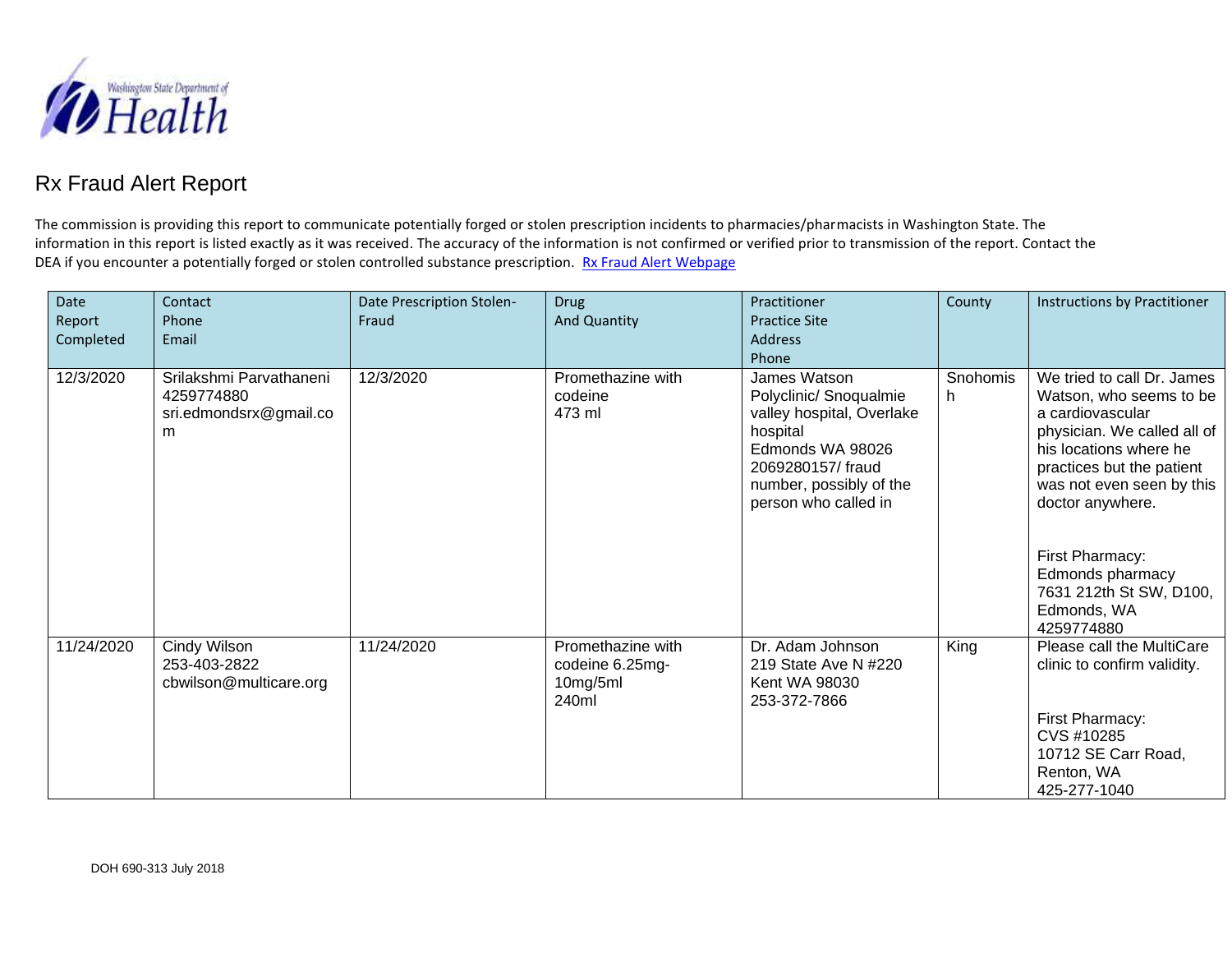| 11/24/2020 | Nicholas Johnson<br>253-212-4353<br>Nick.S.Johnson@kp.org                         | 11/24/2020 | alprazolam 2 mg<br>60                                     | Pham, Thanh<br>30809 1st Ave S<br>Federal Way WA 98003<br>253-839-2030                             | Pierce         | First Pharmacy:<br>Kaiser Permanente<br><b>Steele Street Pharmacy</b><br>9505 South Steele Street<br>253-212-4353                                                                                                           |
|------------|-----------------------------------------------------------------------------------|------------|-----------------------------------------------------------|----------------------------------------------------------------------------------------------------|----------------|-----------------------------------------------------------------------------------------------------------------------------------------------------------------------------------------------------------------------------|
| 11/13/2020 | <b>Glenn Mahoney</b><br>206-941-4393<br>glenn.mahoney@vituity.c<br><sub>om</sub>  | 11/13/2020 | Promethazine with<br>Codeine Syrup<br>Unk, multiple fills | <b>Glenn Mahoney</b><br>21601 76th Ave W<br>Edmonds WA 98026<br>425-640-4682                       | Snohomis<br>h. | Call the Emergency<br>Department to verify. I<br>have not written an Rx for<br>Promethazine with<br>Codeine for years. Call<br>Law Enforcement as well,<br>if possible.<br>First Pharmacy:<br>Unknown<br>Unknown<br>Unknown |
| 11/4/2020  | <b>Richard Holley</b><br>253-770-3408<br>sunrise@kirkspharmacy.c<br><sub>om</sub> | 11/4/2020  | Alprazolam 2 mg<br>90                                     | Thanh V. Pham<br>30809 1st Ave S<br>Federal Way Washington<br>98003-4074<br>253-839-2030           | King           | First Pharmacy:<br>Kirks Pharmacy at<br>Sunrise<br>11212 Sunrise Blvd E, ste<br>204<br>25.-770-3408                                                                                                                         |
| 10/28/2020 | <b>JULIE HANNA</b><br>4253870466<br>NGUYENJ011@HOTMAI<br>L.COM                    | 10/28/2020 | Oxycodone 30mg<br>100                                     | Dr. Raphael Malikian<br>7083 Hollywood<br><b>Boulevard</b><br>Los Angeles CA 90028<br>833-904-2779 | Snohomis<br>h. | First Pharmacy:                                                                                                                                                                                                             |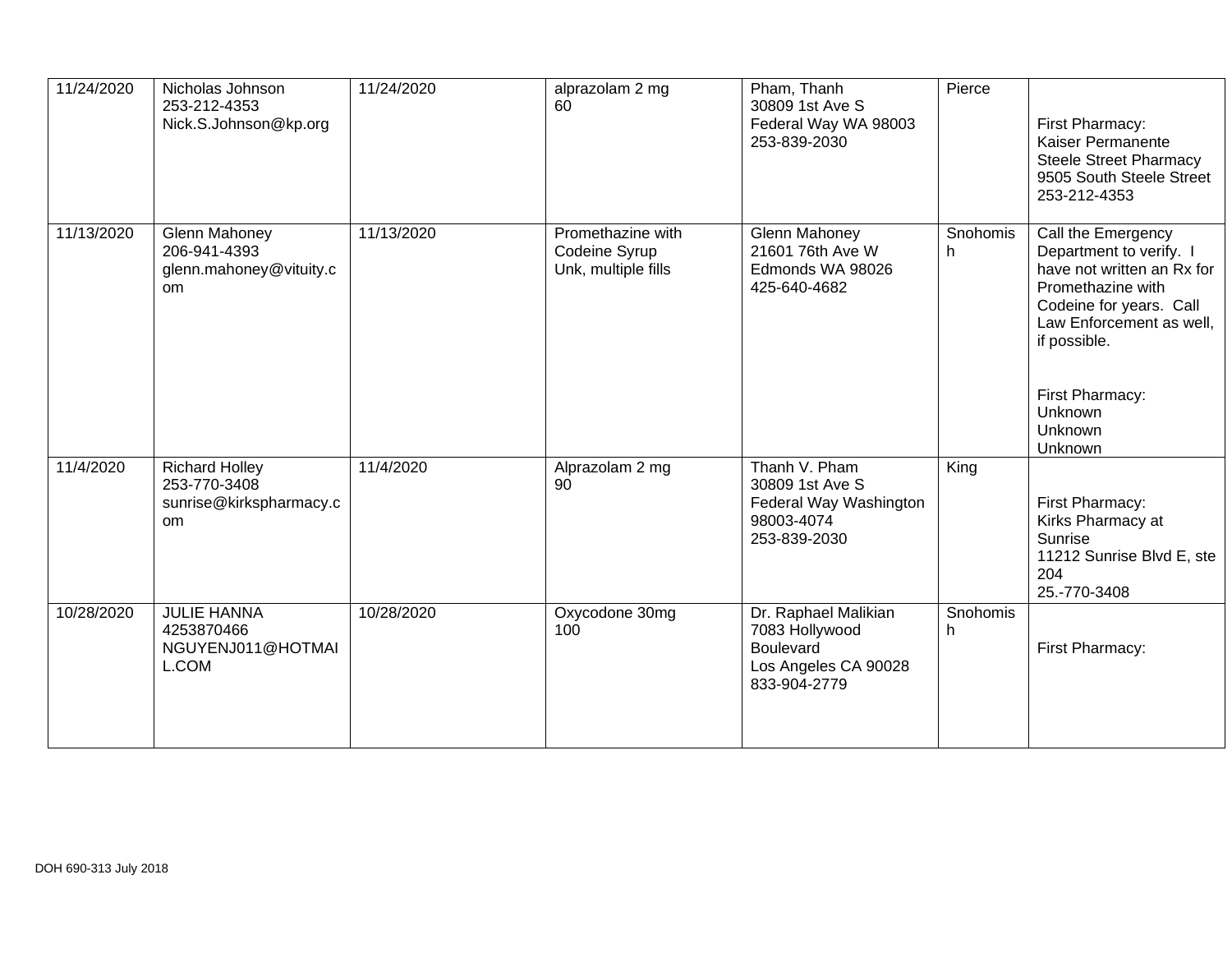| 10/18/2020 | <b>William Barany</b><br>4256404000<br>william.barany@providen<br>ce.org | 10/18/2020 | promethazine-codeine<br>#210 mL     | Mahoney, Glenn<br>21601 76th Ave W<br>Edmonds Washington<br>98026<br>4256404000                          | Snohomis<br>h. | I have received several<br>calls from pharmacies<br>about a patient<br>attempting to call in a<br>prescription for codeine-<br>phenergan cough syrup.<br>Patient name DOB is<br>Hassan, Edna,<br>11/12/1970. Pharmacies<br>located in Stanwood, WA<br>and surrounding.<br>Recommend call provider<br>to verify any telephoned-<br>in prescription controlled<br>substances<br>First Pharmacy:<br>Kroger Pharmacy<br>27008 92nd Ave NW,<br>Stanwood WA<br>360-629-2500 |
|------------|--------------------------------------------------------------------------|------------|-------------------------------------|----------------------------------------------------------------------------------------------------------|----------------|-----------------------------------------------------------------------------------------------------------------------------------------------------------------------------------------------------------------------------------------------------------------------------------------------------------------------------------------------------------------------------------------------------------------------------------------------------------------------|
| 10/9/2020  | Kevin Haughton, MD<br>360.556.6908<br>kevin.haughton@provide<br>nce.org  | 10/9/2020  | promethazine with<br>codeine<br>1   | Haughton<br>525 Lilly Rd NE<br>Olympia WA 98506<br>360.486.6777                                          | Thurston       | Do not fill controlled<br>substance scripts without<br>verifying authenticity by<br>me or my staff.<br>First Pharmacy:<br><b>CVS</b>                                                                                                                                                                                                                                                                                                                                  |
| 9/28/2020  | Jessie Cook<br>5093238757<br>jessiec@yvfwc.org                           | 9/28/2020  | Hydrocodone/APAP<br>5mg/325mg<br>12 | <b>Omar Husein</b><br>1424 N Mcdonald Suite<br>101<br>Spokane Valley<br>Washington 99216<br>509-928-7272 | Spokane        | First Pharmacy:                                                                                                                                                                                                                                                                                                                                                                                                                                                       |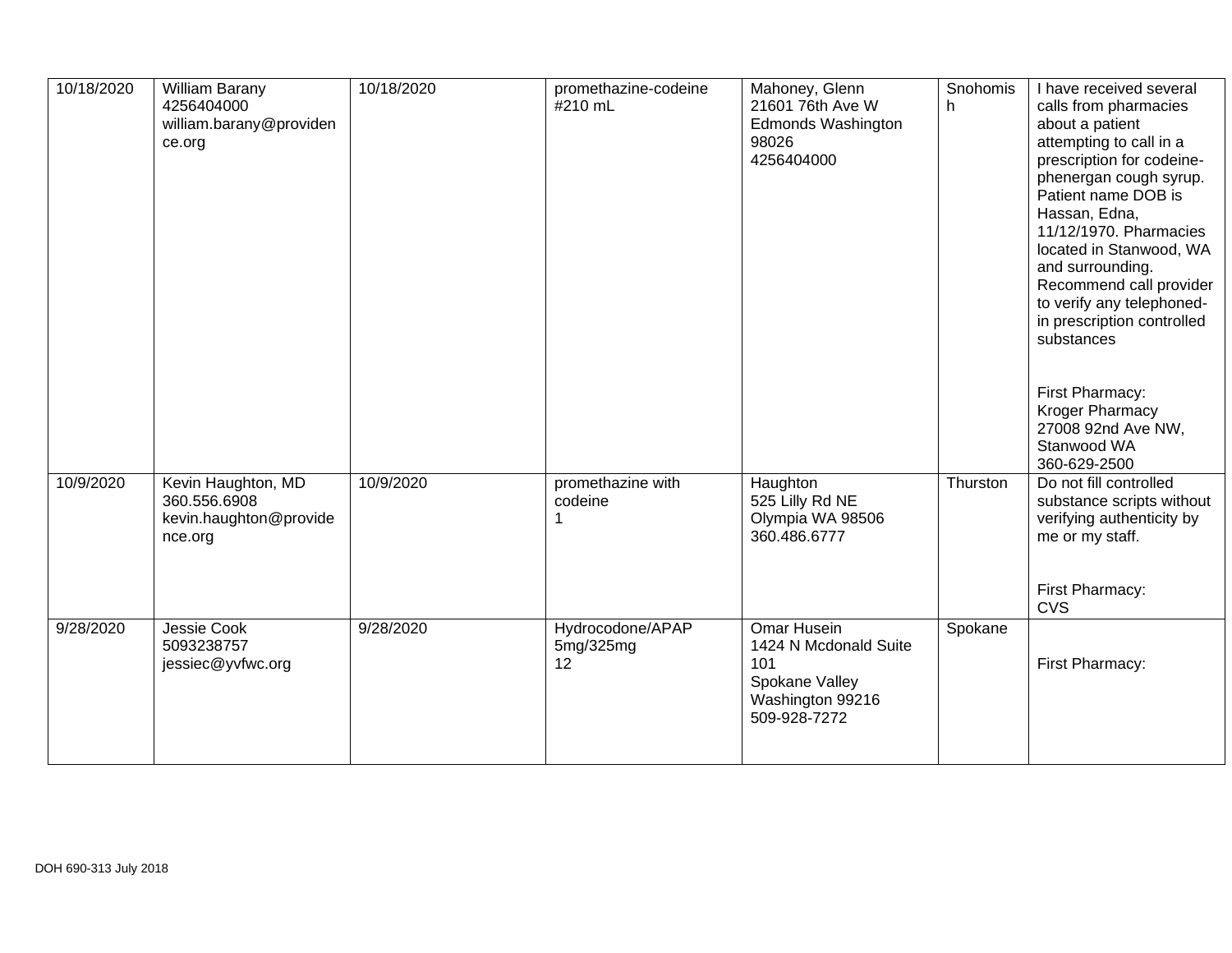| 9/11/2020 | seth bagan<br>2064025288<br>bagan@uw.edu         | 9/11/2020 | codeine cough syrup with<br>promethazine; multiple<br>attempts called into<br>pharmacies<br>multiple attempts called<br>into pharmacies; 4<br>obtained per PDMP | Seth Bagan MD<br>1355 205th<br>Shoreline WA 98133<br>206-542-5656                    | King | please notify police;<br>please realize i will not<br>call in codeine cough<br>syrup for patients;<br>First Pharmacy:<br>Walgreens<br>8405 PACIFIC AVE -<br>TACOMA WA 98444                                                                                                                                                                                       |
|-----------|--------------------------------------------------|-----------|-----------------------------------------------------------------------------------------------------------------------------------------------------------------|--------------------------------------------------------------------------------------|------|-------------------------------------------------------------------------------------------------------------------------------------------------------------------------------------------------------------------------------------------------------------------------------------------------------------------------------------------------------------------|
| 9/11/2020 | seth bagan<br>2064025288<br>bagan@uw.edu         | 9/11/2020 | codeine; multiple<br>attempts called into<br>pharmacies<br>multiple attempts called<br>into pharmacies                                                          | Seth Bagan MD<br>1355 205th<br>Shoreline WA 98133<br>2065425656                      | King | Call Police if false patient<br>attempts to pick up Rx;<br>please note that I send in<br>controlled Rx<br>electronically, not called<br>in; if any questions,<br>please call office; please<br>note the imposter is using<br>a phone system that<br>makes it look like the Rx<br>is being called in from our<br>clinic number 206-542-<br>5656<br>First Pharmacy: |
| 9/4/2020  | Amanda Popek<br>4254867711<br>amanda@ostroms.com | 9/4/2020  | promethazine / codeine<br>240 mL                                                                                                                                | Phong Bui<br>6414 NE Bothell Way<br><b>KENMORE Washington</b><br>98028<br>4254867711 | King | Caution with prescriptions<br>called in from this<br>provider. Check PMP for<br>every promethazine with<br>codeine Rx. This appears<br>to be a team (man and<br>woman) and are very<br>smooth when speaking<br>as the 'provider' and<br>patient.<br>First Pharmacy:<br>Ostroms<br>6414 NE Bothell Way,<br>Kenmore WA 98028<br>4254867711                          |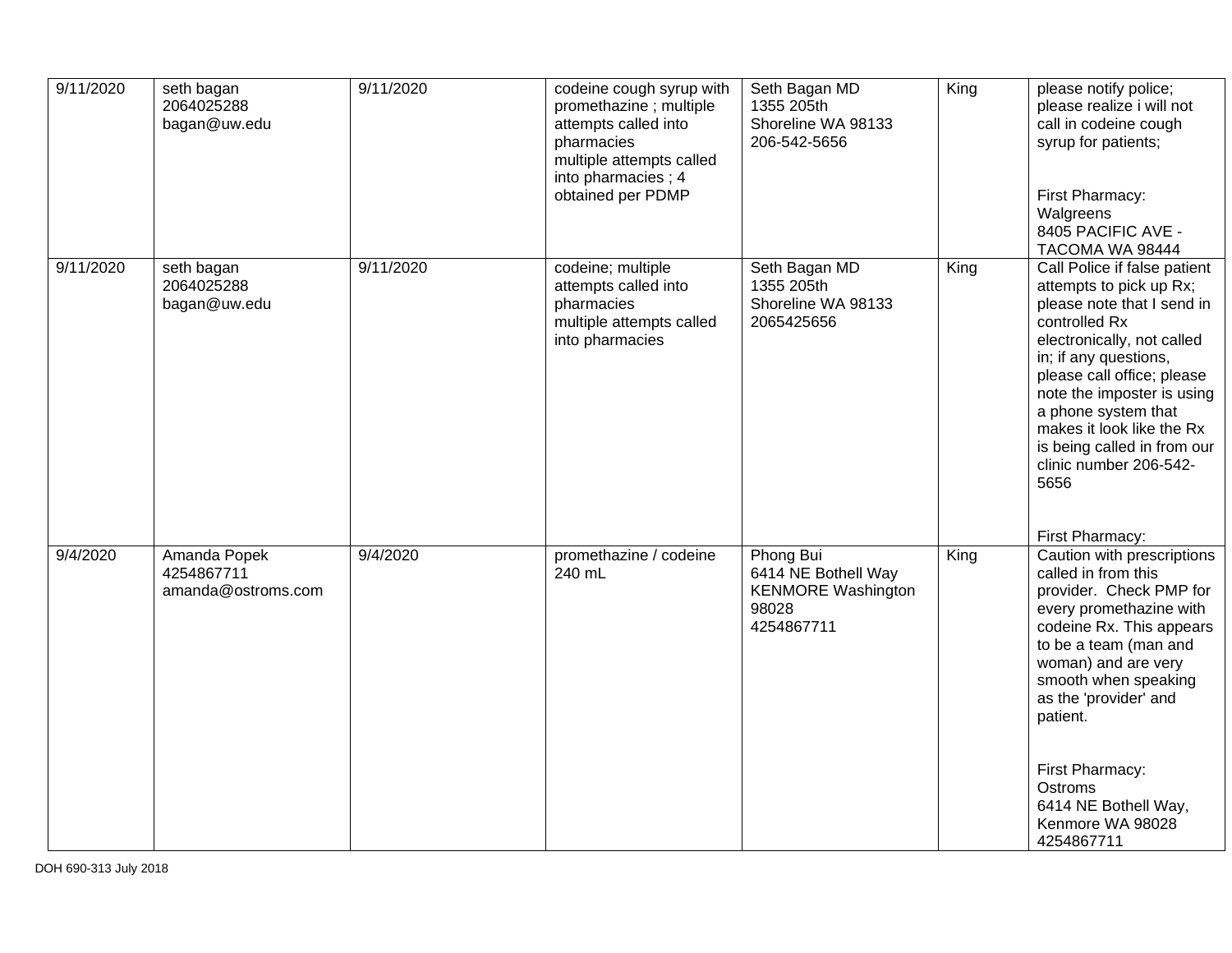| 8/29/2020 | Amy Fasig<br>2065996030<br>dr.amyfasig@gmail.com                               | 8/29/2020 | prescription pad stolen<br>8/28/20                                                            | Amy Fasig<br>2206 Queen Anne Ave N<br><b>Ste204</b><br>Seattle WA 98109<br>2065996030 | King    | Call provider to verify and<br>contact law enforcement<br>office working the case<br>First Pharmacy:<br>unknown<br>unknown<br>unknown                                                                                                                                                                                                                                        |
|-----------|--------------------------------------------------------------------------------|-----------|-----------------------------------------------------------------------------------------------|---------------------------------------------------------------------------------------|---------|------------------------------------------------------------------------------------------------------------------------------------------------------------------------------------------------------------------------------------------------------------------------------------------------------------------------------------------------------------------------------|
| 8/26/2020 | <b>Alex Pfeiffer</b><br>5096385277<br>alex.pfeiffer@genevawoo<br>ds.com        | 8/26/2020 | zpak<br>6                                                                                     | <b>Scott Weldon</b><br>5904 N Division St<br>Spokane wa 99208<br>489-1150             | Spokane | Recent reports indicate<br>there has been some<br>issues with orders called<br>in under the provider<br>Scott Weldon. It would be<br>worth while to get a<br>callback number and<br>office address when<br>receiving these orders to<br>verify.<br>First Pharmacy:<br>Geneva Woods<br>pharmacy<br>3808 N Sullivan Rd Bldg<br>N15 Ste 104, Spokane<br>Valley WA<br>5097449891 |
| 8/25/2020 | <b>Spencer Godfrey</b><br>8014005270<br>spencer_godfrey@msn.c<br><sub>om</sub> | 8/25/2020 | Codeine and antibiotic,<br>dose was not disclosed to<br>me on notification.<br><b>Unknown</b> | <b>Spencer Godfrey</b><br>1203 Idaho Street<br>Lewiston ID 83501<br>208-848-8300      |         | First Pharmacy:                                                                                                                                                                                                                                                                                                                                                              |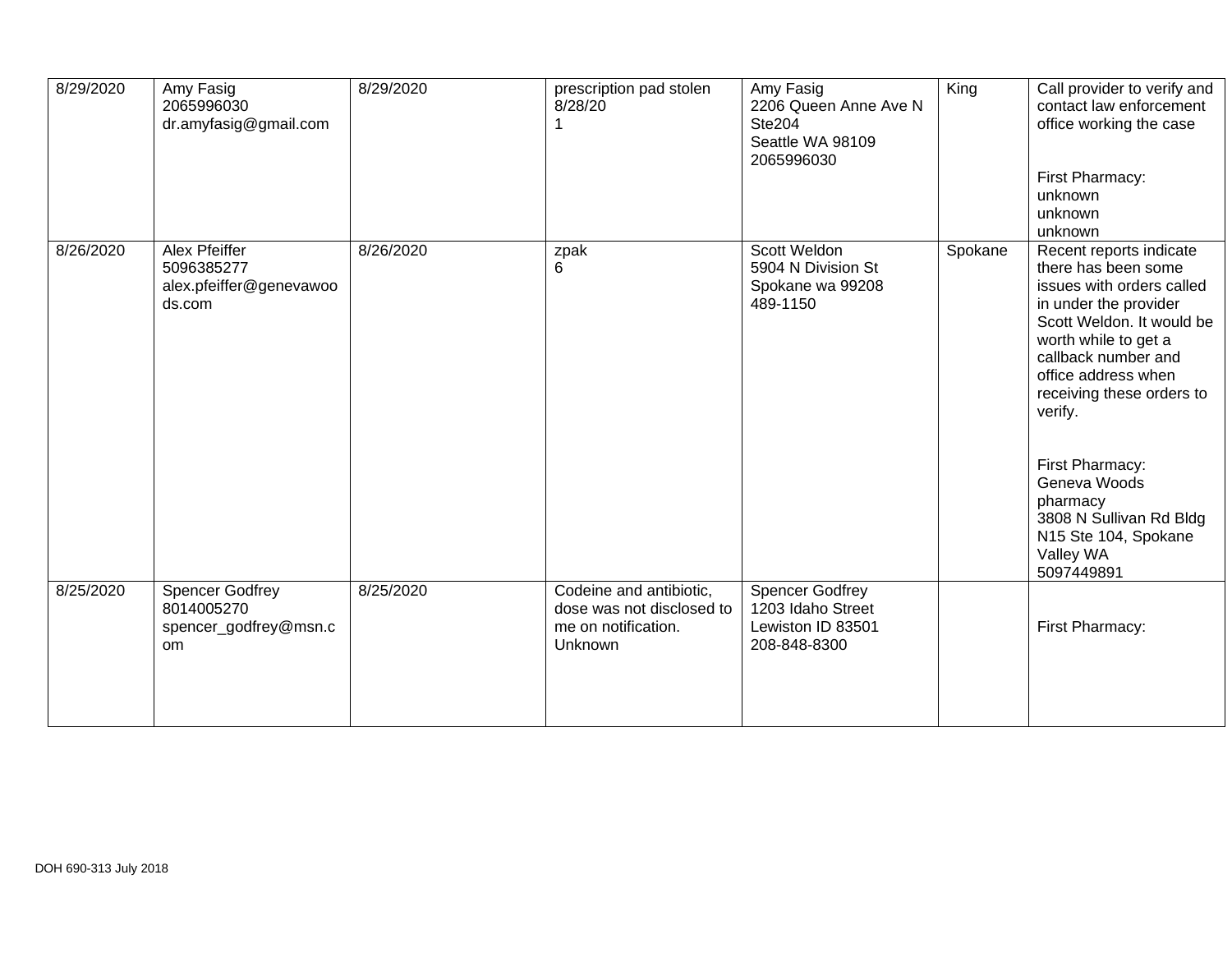| 8/2/2020  | David Liao<br>3604919754<br>s3417c01@albertsons.co<br>m            | 8/21/2020                            | Promethazine-Codeine<br>6.25mg-10mg/5ml,<br>Azithromycin 250mg,<br>Prednisone 20mg<br>240ml, #6, #7 | Jake Bergstrom<br>17500 SE 392nd St<br>Auburn WA 98092<br>253-939-6648                                                      | King   | First Pharmacy:<br>Sav-On Pharmacy #3417<br>3520 Pacific Ave SE,<br>Olympia, WA 98501<br>360-491-9754 |
|-----------|--------------------------------------------------------------------|--------------------------------------|-----------------------------------------------------------------------------------------------------|-----------------------------------------------------------------------------------------------------------------------------|--------|-------------------------------------------------------------------------------------------------------|
| 7/29/2020 | Su Hyeon Jung<br>6073196145<br>suhyeonjung@chifrancisc<br>an.org   |                                      | Methadone<br>30                                                                                     | Su Hyeon Jung<br>St. Clare Hospital - CHI<br>Franciscan<br>11315 Bridgeport Way<br>SW<br>Lakewood WA<br>607-319-6745        | Pierce | Call the provider to verify.<br>Do NOT dispense<br>medication before<br>verifying.                    |
| 7/29/2020 | Su Hyeon Jung<br>607-319-6745<br>suhyeonjung@chifrancisc<br>an.org |                                      | Methadone 10mg<br>40 tablets                                                                        | Su Hyeon Jung<br>St. Clare Hospital - CHI<br>Franciscan<br>11315 Bridgeport Way<br><b>SW</b><br>Lakewood WA<br>253-985-1711 | Pierce | DO NOT dispense<br>medications until verifying<br>with provider.                                      |
| 7/28/2020 | Sergio Flores<br>5097698592<br>sflores@@mytcch.org                 | 07/17/2020,07/24/2020,0<br>7/28/2020 | promethazine with<br>codeine<br>240 ml                                                              | Sergio, Flores<br>Tri Cities Community<br>Health<br>515 W. Court Street<br>Pasco WA<br>5095472204                           | Benton | call the provider to verify                                                                           |